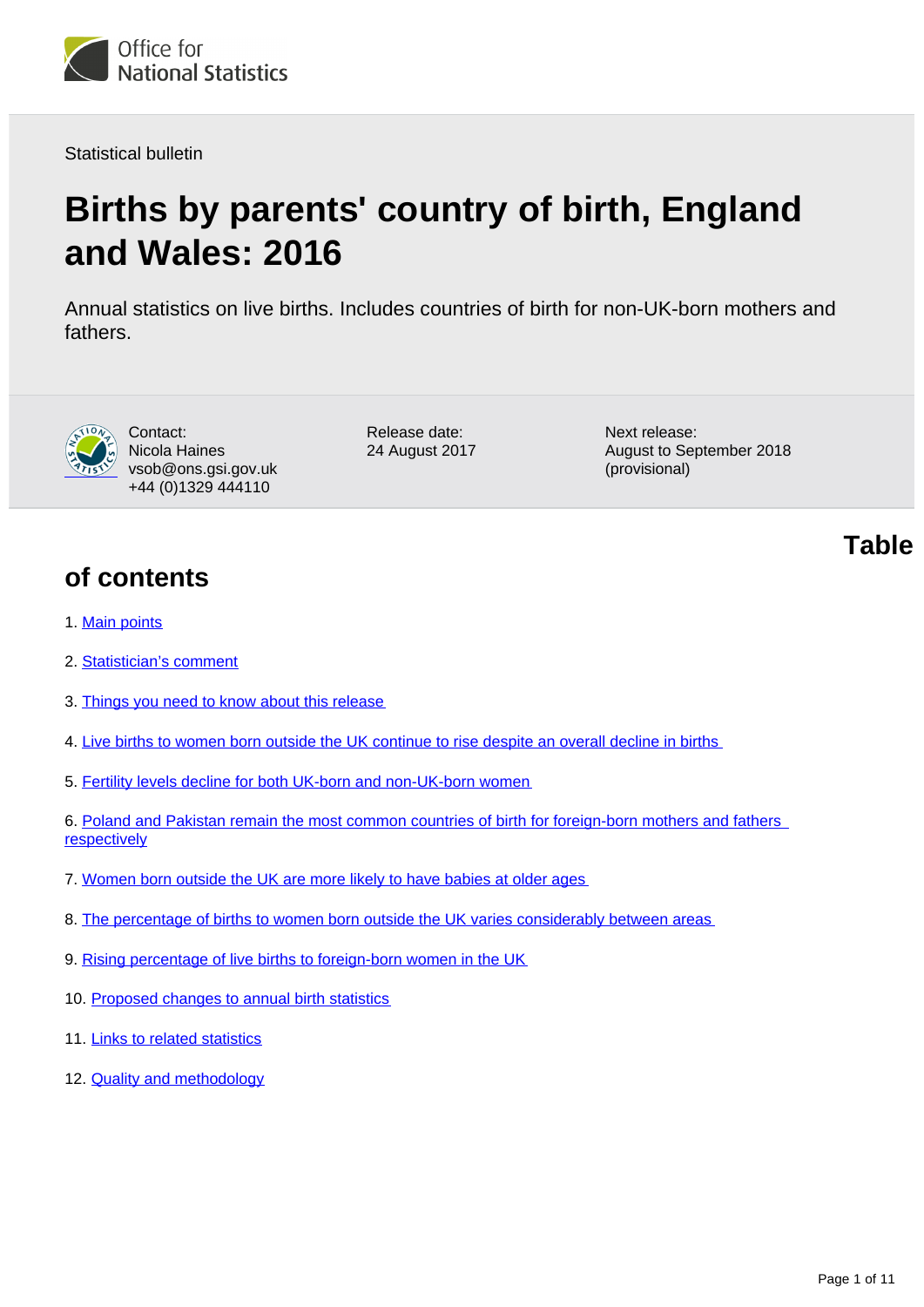# <span id="page-1-0"></span>**1 . Main points**

- Over a quarter (28.2%) of live births in England and Wales in 2016 were to women born outside the UK, the highest level on record.
- Despite a 0.2% decrease in the number of live births between 2015 and 2016, live births to women born outside the UK actually increased by 2.1%.
- The estimated total fertility rate (TFR) for foreign-born women decreased slightly in 2016 to 2.06 children per woman, the lowest level on record; figures are available from 2004.
- The estimated TFR for UK-born women decreased slightly in 2016 to 1.75 children per woman, the lowest level since 2006.
- Poland has been the most common country of birth for mothers born outside the UK since 2010.
- Pakistan has been the most common country of birth for fathers born outside the UK since figures were first produced in 2008.

# <span id="page-1-1"></span>**2 . Statistician's comment**

"Despite an overall decline in the number of live births in England and Wales between 2015 and 2016, births to women born outside the UK increased by 2.1%. This is due to foreign-born women making up an increasing share of the female population of childbearing age. The fertility rate for foreign-born women did however decline in 2016 due to decreased fertility rates among women in their twenties and early thirties."

Nicola Haines, Vital Statistics Outputs Branch, Office for National Statistics.

Follow Vital Statistics Outputs Branch on Twitter @ StatsLiz.

### <span id="page-1-2"></span>**3 . Things you need to know about this release**

Important information for interpreting these birth statistics:

- birth statistics represent births that occurred in England and Wales in the calendar year, but include a very small number of late registrations from the previous year
- figures are compiled from information supplied when births are registered as part of civil registration, a legal requirement
- country of birth is collected at birth registration, unlike ethnicity or migration history; not all women born outside the UK will be recent in-migrants; similarly, the UK-born will include the children of earlier inmigrants (the second and third generation)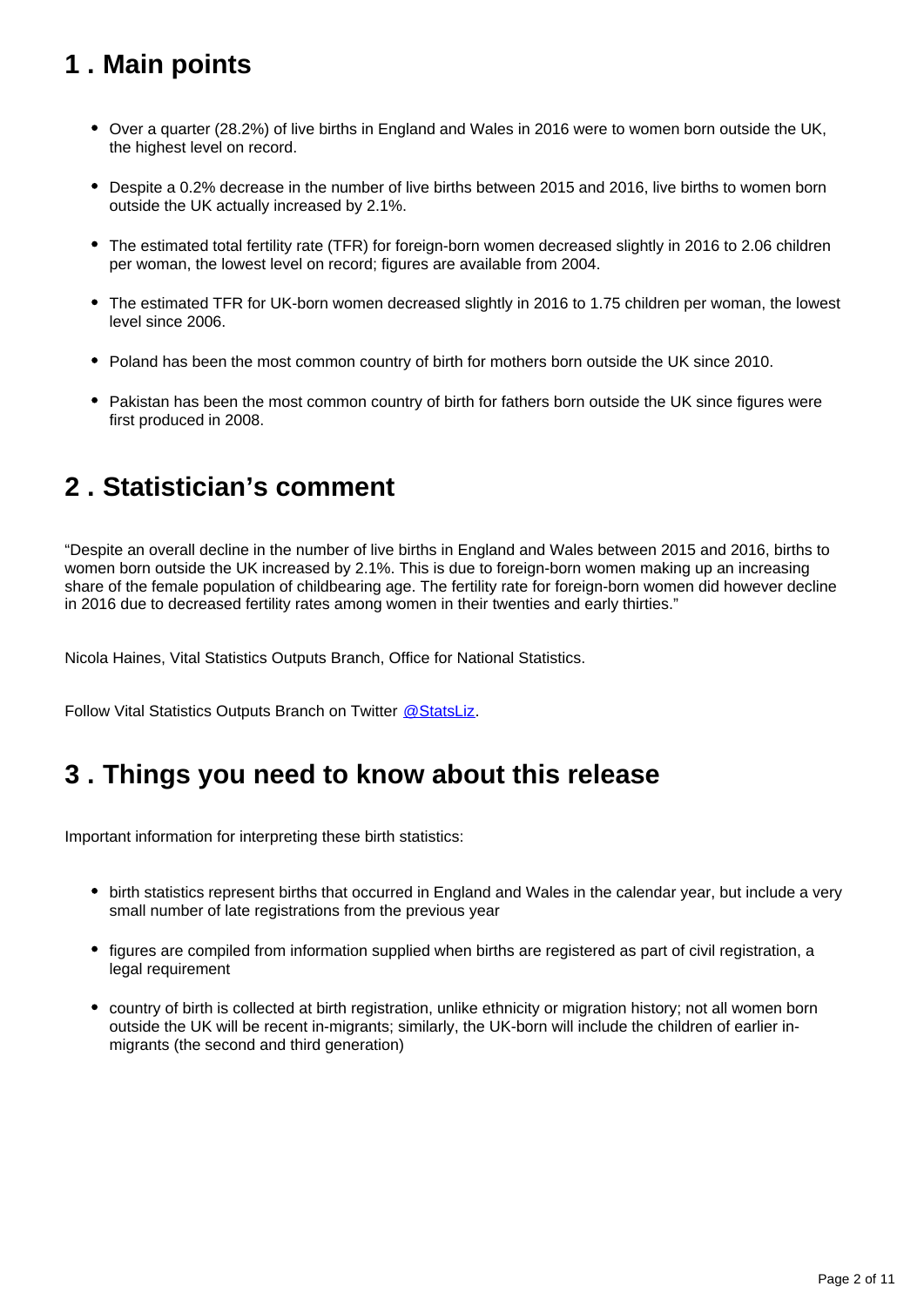# <span id="page-2-0"></span>**4 . Live births to women born outside the UK continue to rise despite an overall decline in births**

There were 696,271 live births in England and Wales in 2016, a small decrease of 0.2% compared with 2015. Despite this decline, the number of live births to women born outside the UK continued to rise by 2.1% in 2016; live births to UK-born women decreased by 1.1%.

Births to women born outside the UK accounted for 28.2% of all live births in 2016. This is the highest level since 1969, when information on parents' country of birth was first collected at birth registration (Figure 1). In 2016, there were 196,254 live births to women born outside the UK and 499,974 to UK-born women. A very small number of birth registrations have no country of birth stated for the mother.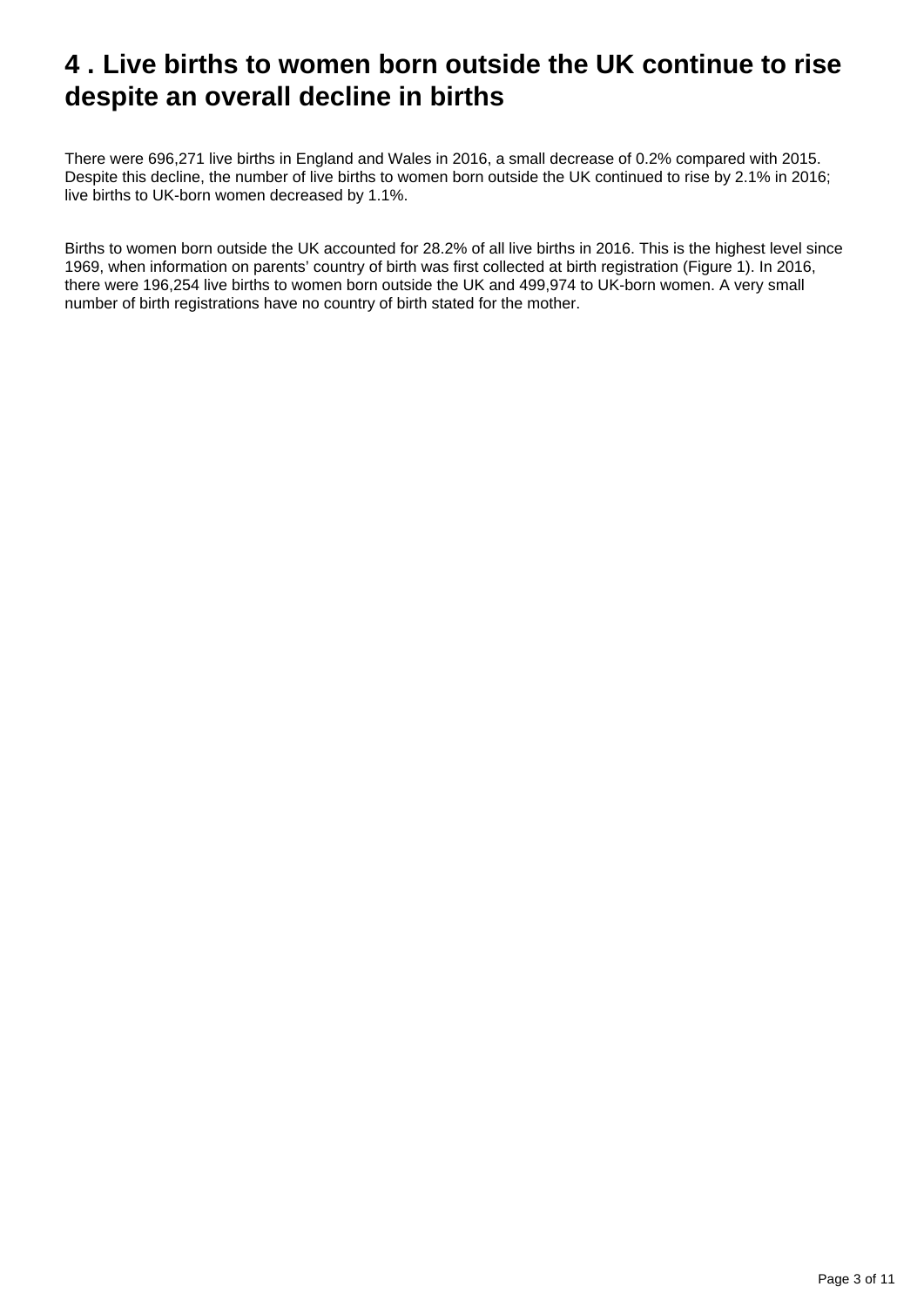#### **England and Wales**

### Figure 1: Percentage of live births to women born outside the UK. 1969 to 2016



England and Wales

Source: Office for National Statistics

**Source: Office for National Statistics**

### <span id="page-3-0"></span>**5 . Fertility levels decline for both UK-born and non-UK-born women**

In 2016, the estimated total fertility rate (TFR) in England and Wales declined slightly for both UK-born women and non-UK-born women compared with 2015 (Figure 2). For non-UK-born women the TFR in 2016 was 2.06 children per woman, the lowest value on record based on estimates available back to 2004. The TFR for UK-born women was 1.75 in 2016.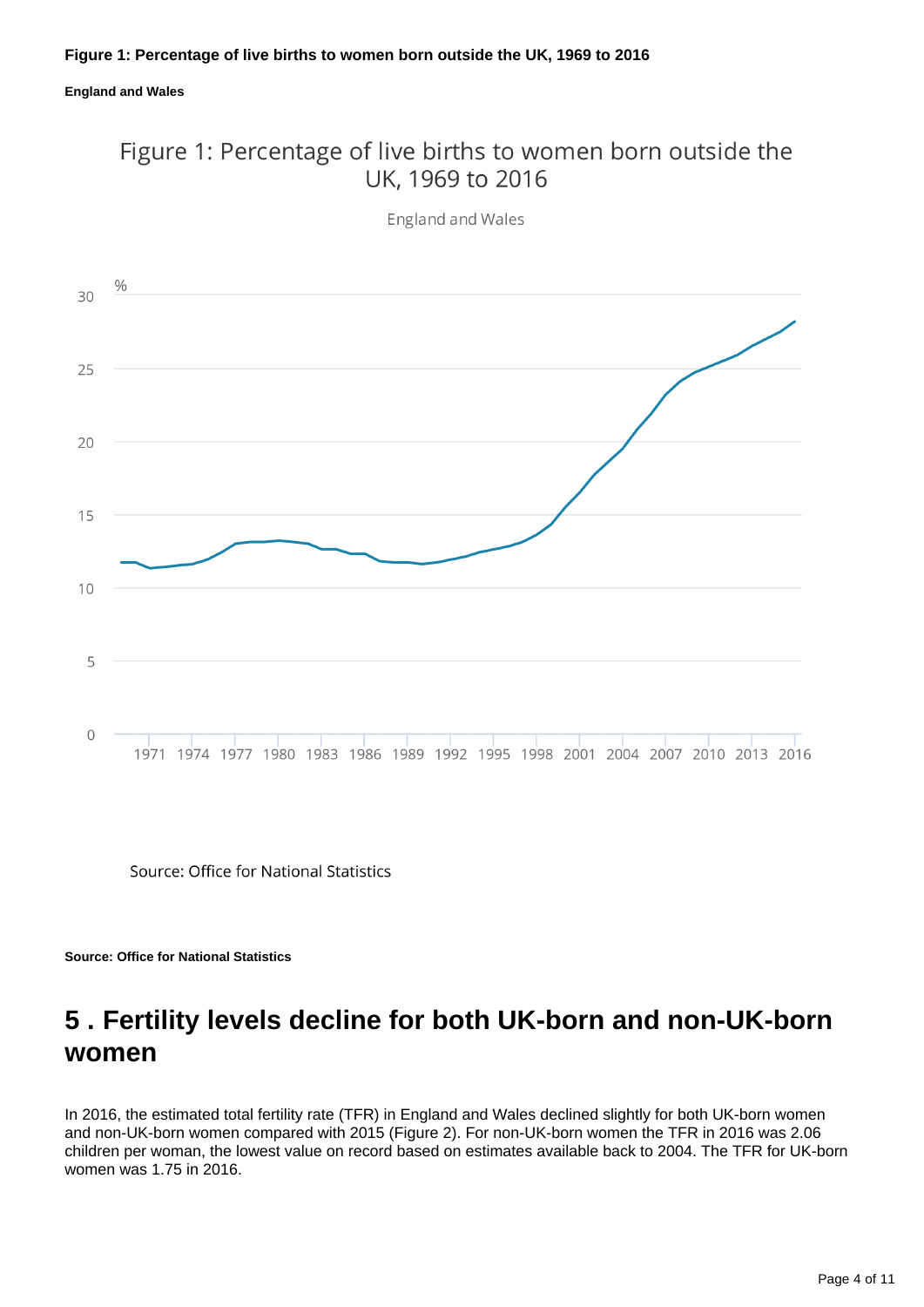#### **Figure 2: Estimated total fertility rate (TFR) for UK-born and non-UK-born women, 2004 to 2016**

#### **England and Wales**

### Figure 2: Estimated total fertility rate (TFR) for UK-born and non-UK-born women, 2004 to 2016



**England and Wales** 

#### **Source: Office for National Statistics**

**Notes:**

1. The TFRs for 2012 to 2016 are calculated using the latest Annual Population Survey datasets reweighted in 2017. Figures may therefore differ slightly from those published previously.

The TFR depends on the size of the female population of childbearing age and the number of births. TFRs provide a timely measure of fertility levels; they are sensitive to changes in the timing of births within women's lives.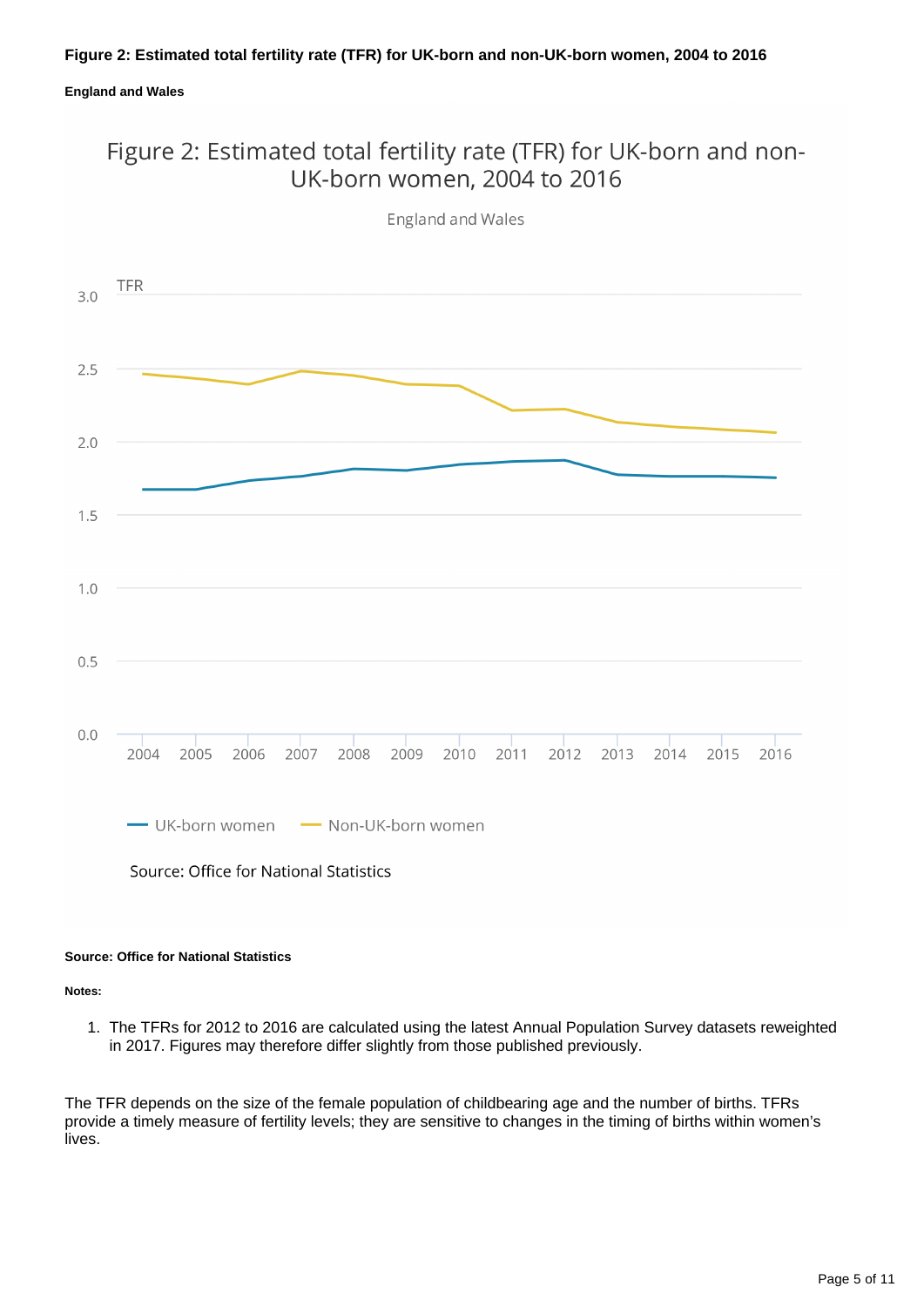The TFR for UK-born women has remained relatively stable since 2013. Since 2004, the TFR for women born outside the UK has generally decreased, despite the number of live births to non-UK-born women increasing every year except for 2013. This is due to the non-UK-born female population of childbearing age in England and Wales increasing by a greater proportion than the number of births to non-UK-born women (Table 1); this means that non-UK-born women are now having more births as a group, but fewer each on average.

#### **Table 1: Live births and the size of the female population aged 15 to 44, UK-born and non-UK-born women, 2015 and 2016**

| <b>England and Wales</b>    |                  |                      |                                |                                    |  |  |  |  |  |
|-----------------------------|------------------|----------------------|--------------------------------|------------------------------------|--|--|--|--|--|
|                             | Live births      |                      | <b>Population</b>              |                                    |  |  |  |  |  |
|                             | UK-born<br>women | Non-UK-born<br>women | UK-born women aged<br>15 to 44 | Non-UK-born women aged<br>15 to 44 |  |  |  |  |  |
| 2015                        | 505,588          | 192,227              | 8,693,492                      | 2,444,912                          |  |  |  |  |  |
| 2016                        | 499,974          | 196,254              | 8,573,171                      | 2,522,288                          |  |  |  |  |  |
| Percentage<br>change $(\%)$ | $-1.1%$          | 2.1%                 | $-1.4%$                        | 3.2%                               |  |  |  |  |  |

Source: Office for National Statistics

The majority of women of childbearing age living in England and Wales were born in the UK (77% in 2016). As a result, UK-born women continue to make the largest contribution to the overall TFR by a large margin.

TFRs for women born in different parts of the world but living in England and Wales vary widely, from very low levels such as those for women born in Australasia (TFR of 1.3 in 2011) to much higher levels such as those for women born in North Africa (3.9 in 2011). These TFRs for individual countries of birth are calculated using population denominators from the 2011 Census.

### <span id="page-5-0"></span>**6 . Poland and Pakistan remain the most common countries of birth for foreign-born mothers and fathers respectively**

Poland, Pakistan and India were the three most common countries of birth for women born outside the UK who gave birth in 2016 (Table 2). Figures for foreign-born mothers for 2003 onwards show that until 2006, Pakistan, India and Bangladesh were consistently the three most common countries of birth. Poland replaced Bangladesh as the third most common country of birth in 2007, rising to second place in 2008 and first place in 2010; a consequence of Poland joining the EU in 2004. Romania entered the top 10 in 2012 after joining the EU in 2007; by 2015 Romania had risen to fourth place. These increases in births to Polish and Romanian-born mothers are driven mainly by the [increasing size of the Polish and Romanian-born population living in the UK](https://www.ons.gov.uk/peoplepopulationandcommunity/populationandmigration/internationalmigration/datasets/populationoftheunitedkingdombycountryofbirthandnationality) .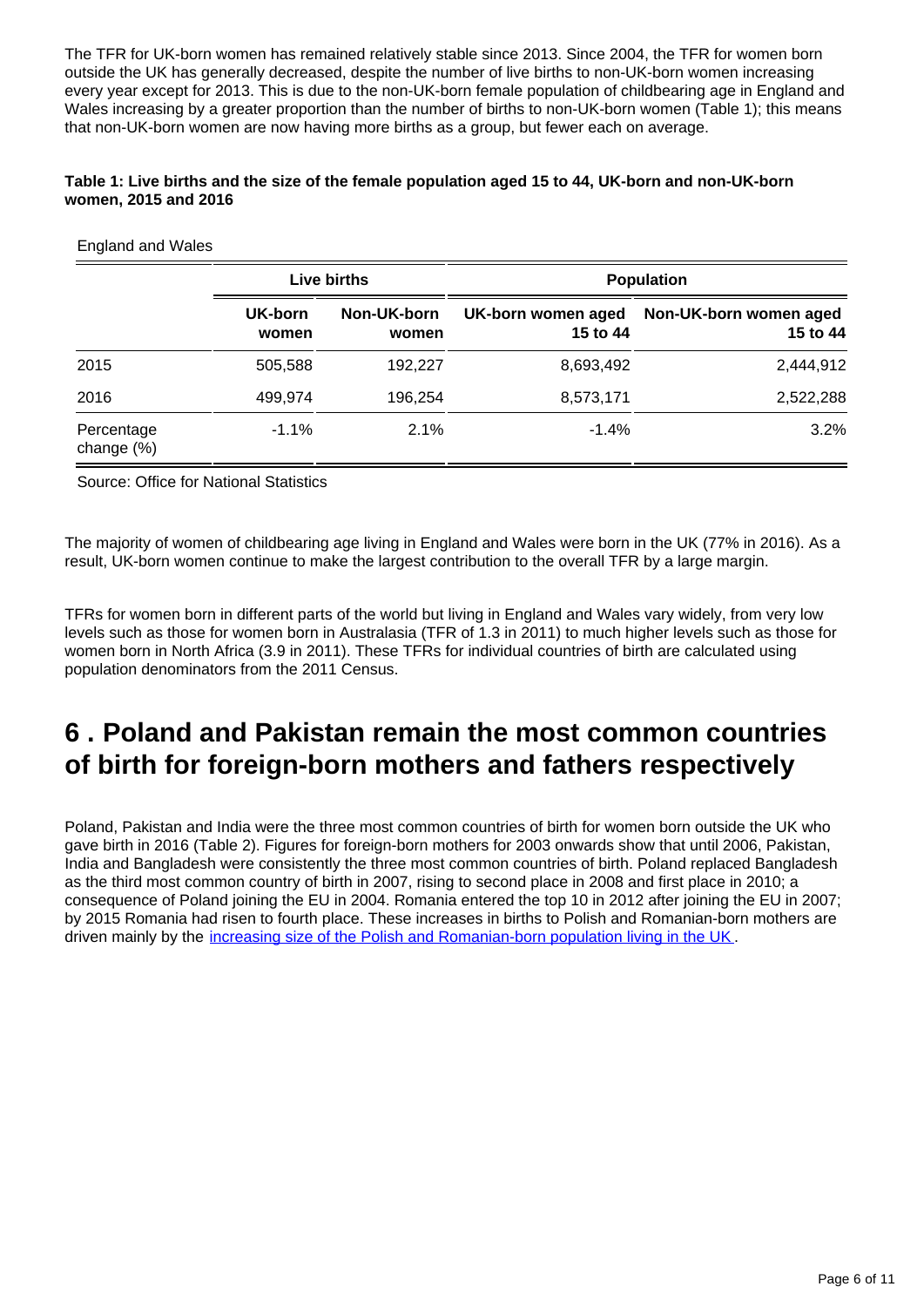|                | <b>Country of birth</b><br>of mother | live births | Number of Percentage of all | <b>Country of</b><br>live births birth of father | live births | Number of Percentage of all<br>live births |
|----------------|--------------------------------------|-------------|-----------------------------|--------------------------------------------------|-------------|--------------------------------------------|
| $\mathbf 1$    | Poland                               | 22,382      |                             | 3.2 Pakistan                                     | 19,131      | 2.9                                        |
| $\overline{2}$ | Pakistan                             | 17,367      |                             | 2.5 Poland                                       | 16,956      | 2.6                                        |
| 3              | India                                | 13,883      |                             | 2.0 India                                        | 14,007      | 2.1                                        |
| 4              | Romania                              | 11,721      | 1.7 <sub>z</sub>            | Romania                                          | 10,684      | 1.6                                        |
| 5              | Bangladesh                           | 8,106       |                             | 1.2 Bangladesh                                   | 8,876       | 1.3                                        |
| 6              | Nigeria                              | 6,635       |                             | 1.0 Nigeria                                      | 8,208       | 1.2                                        |
| 7              | Lithuania                            | 4,912       |                             | 0.7 Somalia                                      | 4,346       | 0.7                                        |
| 8              | Somalia                              | 4,621       | 0.7                         | Germany                                          | 3,875       | 0.6                                        |
| 9              | Germany                              | 4,560       |                             | 0.7 South Africa                                 | 3,559       | 0.5                                        |
| 10             | China                                | 3,596       |                             | 0.5 Ghana                                        | 3,545       | 0.5                                        |
|                | Outside the UK                       | 196,254     |                             | 28.2 Outside the UK                              | 183,764     | 27.8                                       |

England and Wales

Source: Office for National Statistics

Notes:

1. Figures include mothers and fathers whose usual residence is outside England and Wales.

2. Total outside the UK excludes births where the mother or father's country of birth was not stated.

3. The percentage of births to fathers born outside the UK has been calculated excluding births where the father's country of birth was not stated - the vast majority of these were births registered solely by the mother where no information on the father is provided.

4. Figures for fathers include a very small number of births to second female parents. See Quality and Methodology section, point 7.

Figures for foreign-born fathers, available for 2008 onwards, show that Pakistan has continually been the most common country of birth for non-UK-born fathers, followed by Poland and then India. The 10 most common countries of birth for non-UK-born fathers in 2016 are similar to those for non-UK-born mothers, with the exceptions of South Africa and Ghana replacing Lithuania and China.

### <span id="page-6-0"></span>**7 . Women born outside the UK are more likely to have babies at older ages**

In 2016, the most common age group for both UK-born and non-UK-born women giving birth was 30 to 34 years (Figure 3); 20% of UK-born mothers were aged 35 and over, compared with 27% of mothers who were born outside the UK.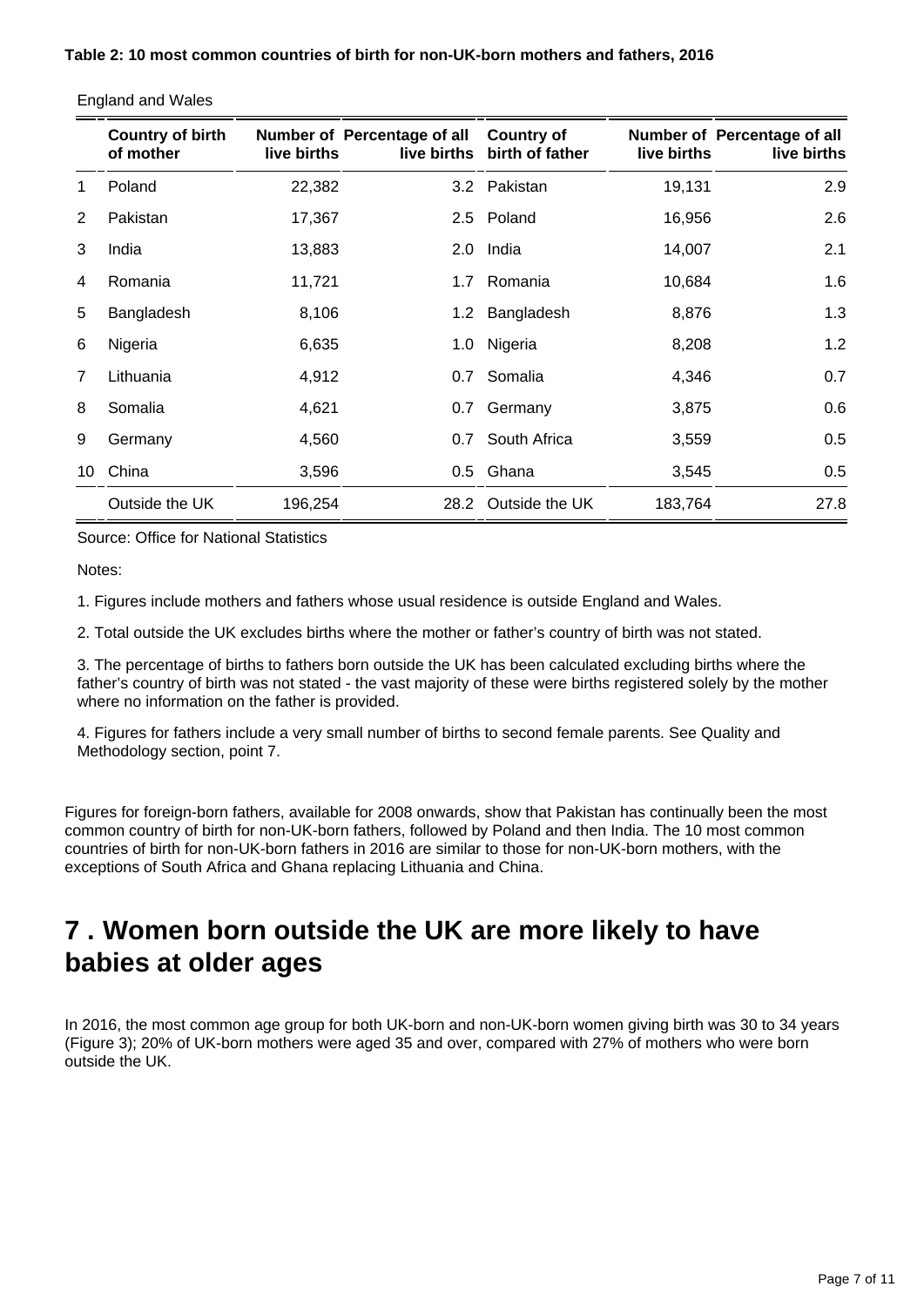#### **England and Wales**

### Figure 3: Percentage of live births by age of mother for UK-born and non-UK-born mothers, 2016



**England and Wales** 

Source: Office for National Statistics

#### **Source: Office for National Statistics**

Just over a fifth (21%) of UK-born mothers were aged under 25 compared with only 11% of non-UK-born mothers; a similar pattern to recent years, reflecting the lower proportion of women aged under 25 in the non-UKborn population of childbearing age.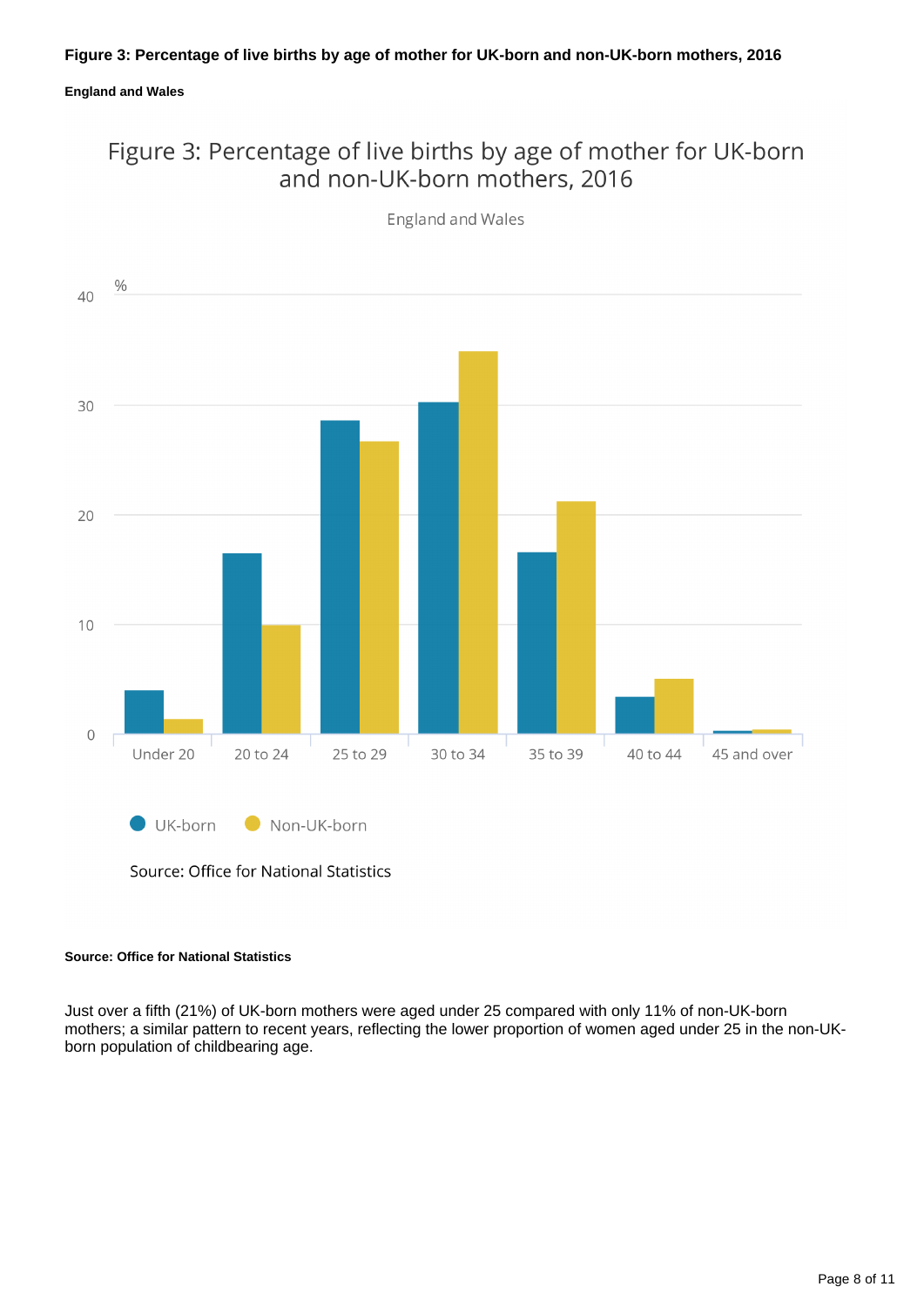### <span id="page-8-0"></span>**8 . The percentage of births to women born outside the UK varies considerably between areas**

In 2016, the region with the highest percentage of live births to women born outside the UK was London (58.2%); the North East had the lowest (11.1%). London and the North East have consistently had the highest and lowest percentages respectively since 2001.

Brent local authority had the highest percentage of births to non-UK-born women (76.0%). Previously Newham had been the local authority with the highest percentage of births to non-UK-born women since 2004. Outside of London, Slough had the highest percentage (64.5%), followed by Luton (57.8%). Slough has had the highest percentage of births to non-UK-born women outside of London for over 12 years; Luton has had the second highest percentage since 2007.

In Wales, the percentage of live births to women born outside the UK was 11.6% in 2016. Of the local authorities in Wales, Cardiff had the highest percentage (26.7%) and Isle of Anglesey had the lowest (4.6%).

These variations in the percentage of births to women born outside the UK are due to local area differences in the percentage of women born outside the UK and the diverse fertility levels of migrants born in different countries. The composition of the foreign-born population, in terms of individual countries of birth, varies considerably between local authorities.

In 2016, just over a third (33.7%) of babies born in England and Wales had at least one parent born outside the UK. London was the region with the highest percentage of births where at least one parent was born outside the UK (66.6%); the North East had the lowest (14.8%). In Wales, 14.8% of babies born in 2016 had at least one foreign-born parent. [Table 7a](https://www.ons.gov.uk/peoplepopulationandcommunity/birthsdeathsandmarriages/livebirths/datasets/parentscountryofbirth) provides the number and percentage of live births where one or both parents were born outside the UK, for all local authority areas in England and Wales.

### <span id="page-8-1"></span>**9 . Rising percentage of live births to foreign-born women in the UK**

In the UK, the percentage of live births to women born outside the UK rose to 26.9% in 2016, compared with 26.3% in 2015.

In Scotland, 17.1% of live births in 2015 were to women born outside the UK, a rise from 16.3% in 2015. In Northern Ireland, provisional figures show that 13.0% of live births were to women born outside the UK, up from 12.6% in 2015.

### <span id="page-8-2"></span>**10 . Proposed changes to annual birth statistics**

We are planning to change the way in which birth statistics are published from the 2017 data year onwards. We plan to make explorable datasets for live births available in [NOMIS](https://www.nomisweb.co.uk/) – these will provide detailed birth statistics; [marriage, divorce and mortality data](https://www.nomisweb.co.uk/query/select/getdatasetbytheme.asp?theme=73) are currently available as explorable datasets. We plan to make four explorable datasets available for live births; the specification for these and consequential proposed changes to our annual publication tables are detailed in our consultation [Proposed changes to ONS birth statistics](https://consultations.ons.gov.uk/health-and-life-events/proposed-changes-to-ons-birth-statistics). We welcome feedback on these proposals and will take account of all feedback received before making any changes. The consultation closes on 21 September 2017.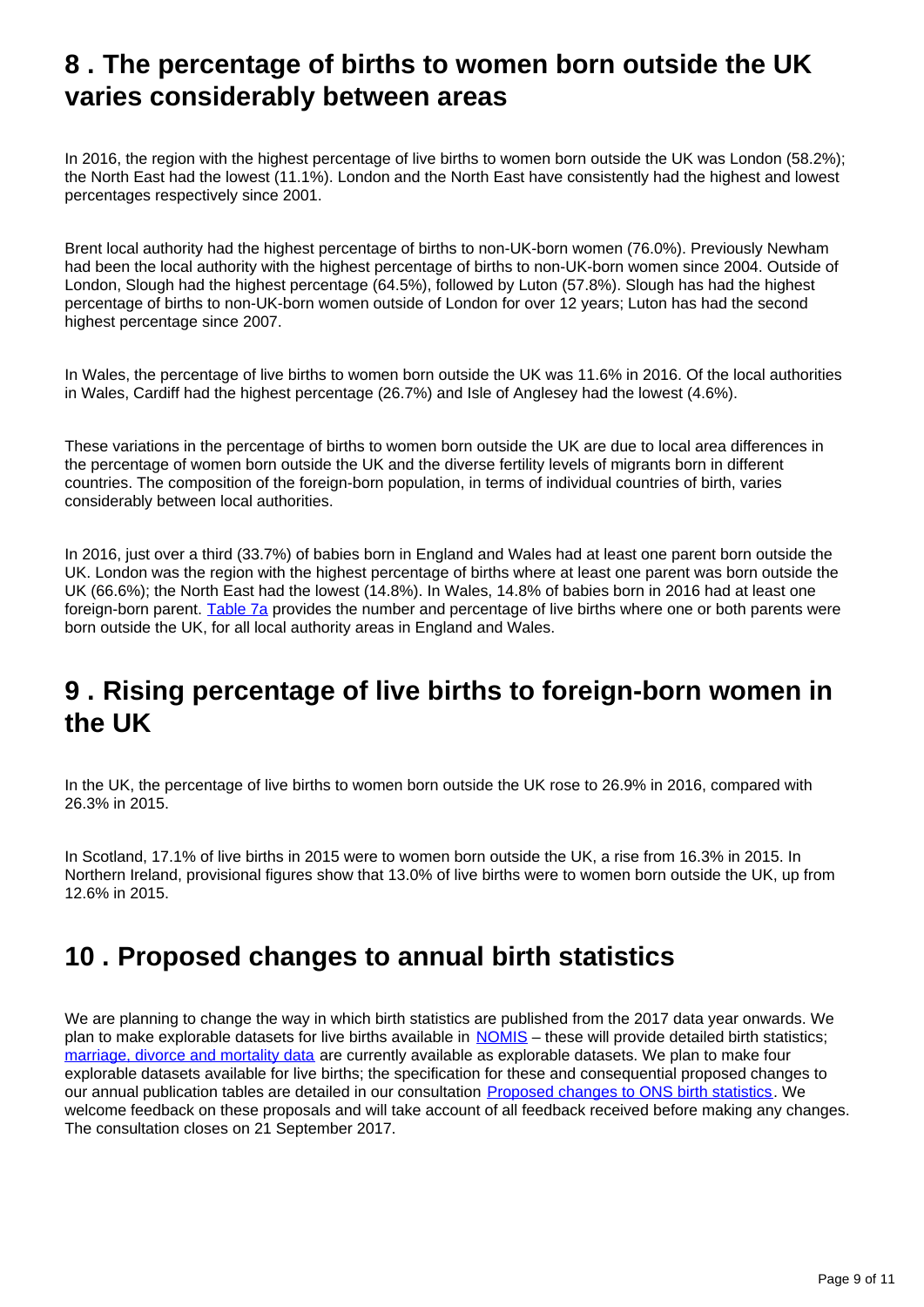# <span id="page-9-0"></span>**11 . Links to related statistics**

More detailed data on [live births by parents' country of birth](https://www.ons.gov.uk/peoplepopulationandcommunity/birthsdeathsandmarriages/livebirths/datasets/parentscountryofbirth) are available.

International comparisons of live births and the crude birth rate are available in the [Vital Statistics: Population and](http://www.ons.gov.uk/peoplepopulationandcommunity/populationandmigration/populationestimates/datasets/vitalstatisticspopulationandhealthreferencetables)  [Health Reference Tables.](http://www.ons.gov.uk/peoplepopulationandcommunity/populationandmigration/populationestimates/datasets/vitalstatisticspopulationandhealthreferencetables)

[Childbearing of UK and non-UK-born women living in the UK, 2011 Census data](http://webarchive.nationalarchives.gov.uk/20160105160709/http:/www.ons.gov.uk/ons/rel/fertility-analysis/childbearing-of-uk-and-non-uk-born-women-living-in-the-uk/2011-census-data/index.html) provides detailed fertility estimates for 2011 for women's individual countries of birth.

Further 2016 birth statistics will be published later in 2017; see the [GOV.UK release calendar](https://www.gov.uk/government/statistics/announcements) for more details.

Special extracts and tabulations of birth data for England and Wales are available to order (subject to legal frameworks, disclosure control, resources and our [charging policy,](http://www.ons.gov.uk/aboutus/whatwedo/statistics/publicationscheme) where appropriate). Enquiries should be made to Vital Statistics Outputs Branch by email to vsob@ons.gsi.gov.uk or telephone on +44 (0)1329 444110. [User](http://www.ons.gov.uk/peoplepopulationandcommunity/birthsdeathsandmarriages/livebirths/datalist?sortBy=release_date&filter=user_requested_data)[requested data](http://www.ons.gov.uk/peoplepopulationandcommunity/birthsdeathsandmarriages/livebirths/datalist?sortBy=release_date&filter=user_requested_data) will be made publicly available.

# <span id="page-9-1"></span>**12 . Quality and methodology**

This is the first time that detailed country of birth statistics for England and Wales have been published for 2016. The headline figure, 28.2% of [live births in England and Wales in 2016](https://www.ons.gov.uk/peoplepopulationandcommunity/birthsdeathsandmarriages/livebirths/bulletins/birthsummarytablesenglandandwales/2016) were to foreign-born mothers, was published on 19 July 2017.